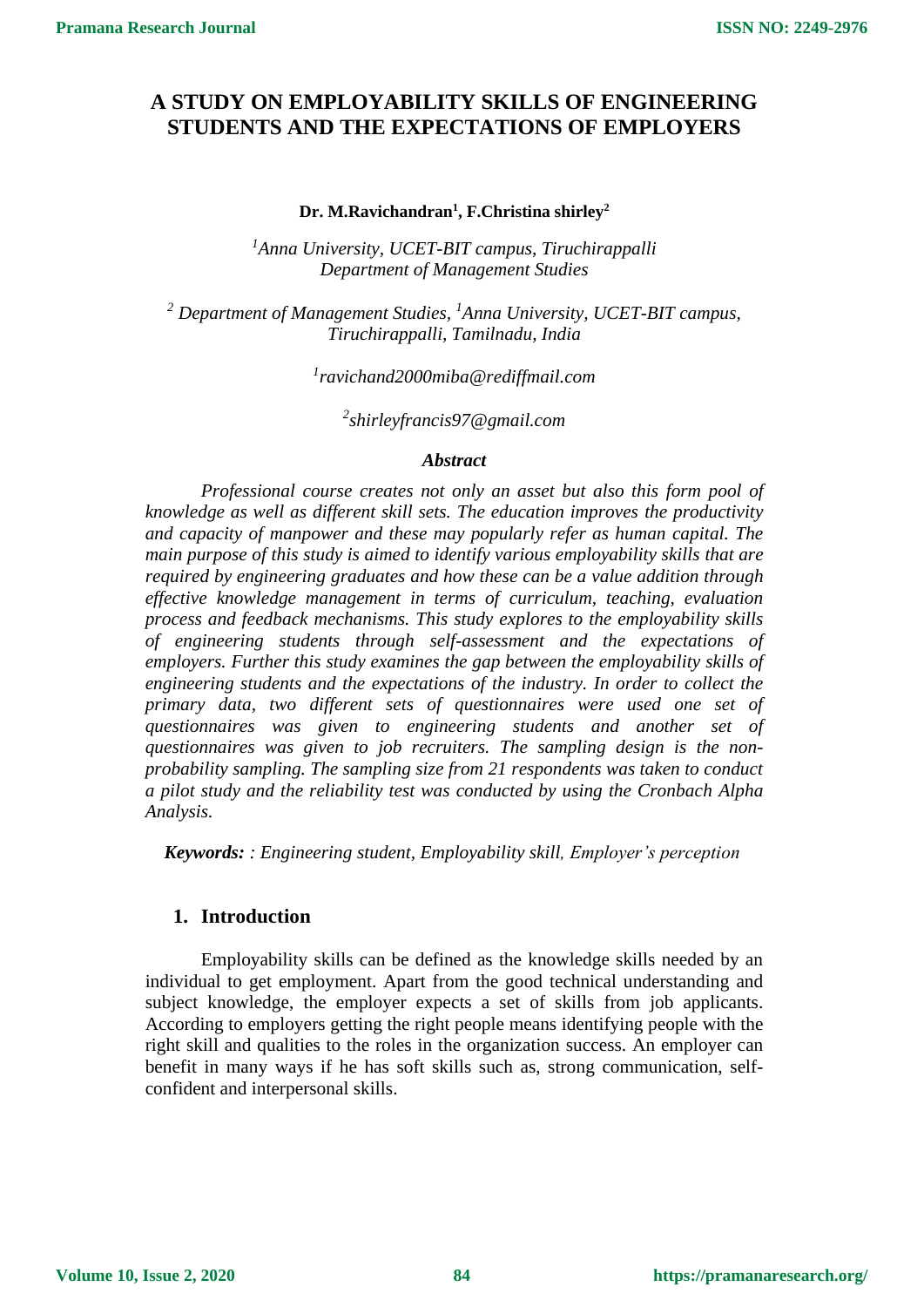## **2. Objective of the study**

- To study the level of employability skill of engineering students in the study area.
- To identify the attributes looked upon by the companies among the engineering students.
- To identify the gap between in the skill expected and observed among engineering students.

### **3. Review of Literature**

- 1. Mohammad, S. and Md. Nor, H. and Omar, W. and Mohamed, D., 2004. "Enhancing Teaching and Learning through the Incorporation of Generic Skills for Civil Engineering Undergraduates", Conference On Engineering Education (CEE 2004), 14-15, Kuala Lumpur.
- 2. Mohd.Sam, A.R. and Abu Bakar, S and Kassim, K.A., 2004. "Inculcating Generic Skill for Civil Engineering Students Through Final Year Project", Conference On Engineering Education (CEE 2004), 14-15, Kuala Lumpur.
- 3. Nguyen Danh Nguyen, Yanagawa Yoshinari and Miyazaki Shigeji, 2005. "University education and employment in Japan Students' perceptions on employment attributes and implications for university education", Emerald Group Publishing Limited Vol. 13 No. 3, pp. 202-218
- 4. Noakes, Nicholas S., 2004. "Employability, lifelong learning, personal development planning and eportfolios at HKUST", Proceedings of the second teaching and learning symposium, Hong Kong. Senate Committee on Teaching and Learning Qaulity, and Center for Enhanced Learning and Teaching, HKUST, http://hdl.handle.net/1783.1/1710
- 5. Robinson J. P., 2000. "What Are Employability Skills?", Community Workforce Development Specialist, Alabama Cooperative Extension System, Vol. 1, Issue 3
- 6. Singapore Workforce Development Agency (WDA), 2006. "Employers' guide to the Singapore employability skills system and appraisal of workers for training", Singapore Workforce Skills Qualifications.
- 7. Yorke, M., 2006. "Employability in higher education: what it is what it is not", Enhancing Student Employability Coordination Team (ESECT), The Higher Education Academy.

# **4. Hypothesis Setting**

- 1. H0: There is no significant relationship between personal skills of engineering students and the expectation of employers.
- 2. H0: There is no significant relationship between interpersonal skills of engineering students and the expectation of employers.
- 3. H0: There is no significant relationship between technical skills of engineering student and the expectation of employers.
- 4. H0: There is no significant relationship between high ordering skills of engineering students and the expectation of employers.
- 5. H0: There is no significant relationship between problem solving skills of engineering students and the expectation of employers.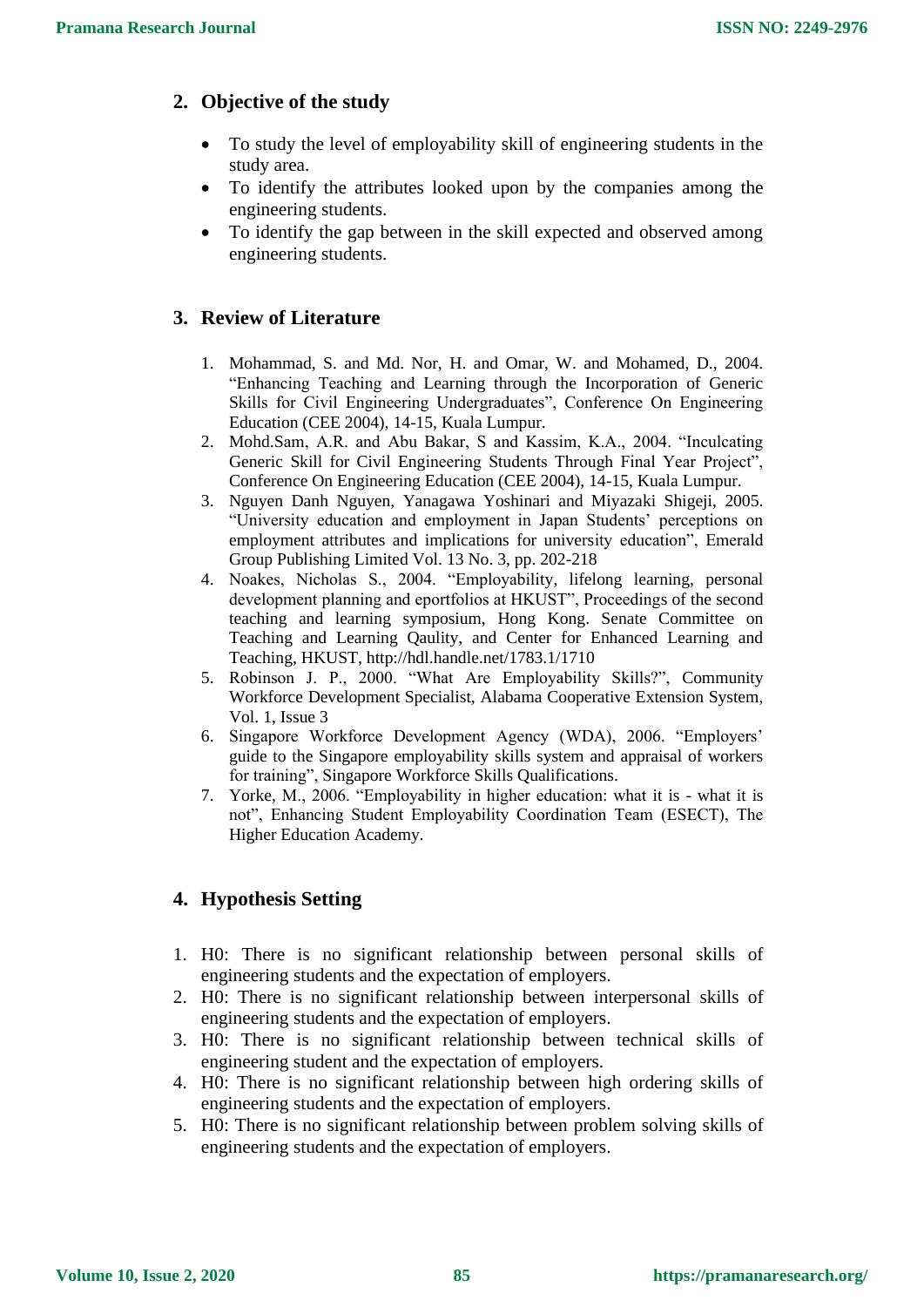## **5. Research Methodology**

#### **Research design**

**Descriptive study**: A descriptive research is an observational study which describes the characteristics of the population that is being studied.

**Types of data:** The study was conducted with the primary data that were collected through a structured questionnaire from various respondents in the study area.

**Methods of Data Collection:** The data were collected through a structured questionnaire. Likert scale with the options of open and close end questionnaires.

**Sampling Design**: The sampling design is the non-probability sampling. The sampling size from 21 respondents was taken to conduct a pilot study and the reliability test was conducted by using the Cronbach Alpha Analysis.

#### **Reliability Statistics**

#### **Reliability Statistics**

| Cronbach's Alpha | N of Items |
|------------------|------------|
| .755             | 40         |

**Statistical Tools Used:** For the purposes of analysis the following statistical tools were

applied to interpret and find results

#### **Results and Discussions**

**Correlation**

Hypothesis: 1

H0: There are no significant relationship between personal skills of engineering students and the expectation employers.

#### **Correlations**

|               |                            | flexible_plan | Initiative |
|---------------|----------------------------|---------------|------------|
| Flexible plan | <b>Pearson Correlation</b> |               | $-.056$    |
|               | Sig. (2-tailed)            |               | .809       |
|               | $\mathbf N$                | 21            | 21         |
| Initiative    | <b>Pearson Correlation</b> | $-0.056$      |            |
|               | Sig. (2-tailed)            | .809          |            |
|               | N                          | 21            | 21         |

H0: The result of personal skills correlation analysis is negative so about hypothesis is rejected.

#### Hypothesis 2:

H0: There are no significant relationship betweeninterpersonal skills of engineering students and the expectation employers.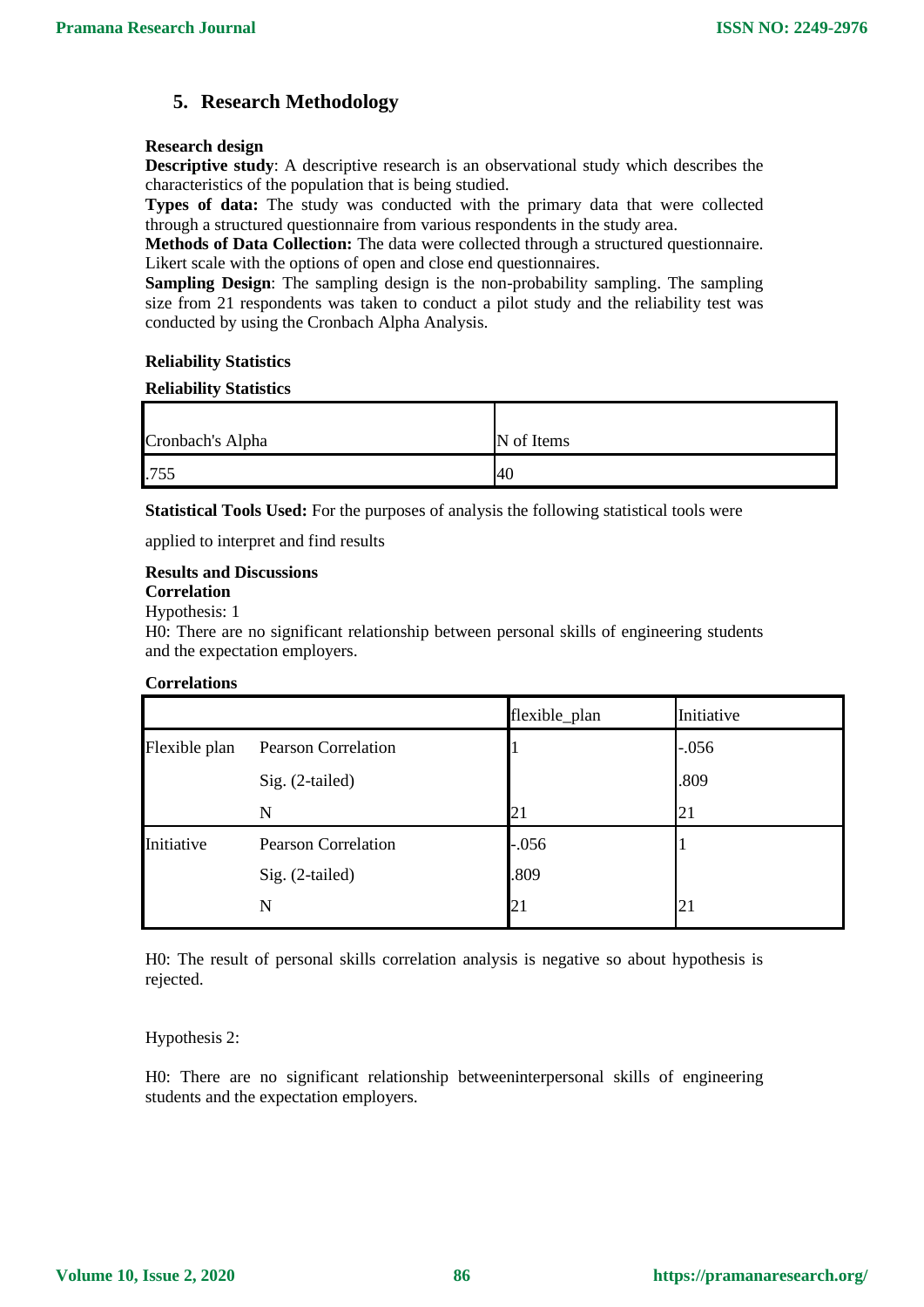#### **Correlations**

|                        |                            | commuicate_effectivel | Communicate |
|------------------------|----------------------------|-----------------------|-------------|
| commuicate_effectively | <b>Pearson Correlation</b> |                       | .266        |
|                        | $Sig. (2-tailed)$          |                       | .245        |
|                        | N                          |                       | 21          |
| Communicate            | <b>Pearson Correlation</b> | .266                  |             |
|                        | Sig. (2-tailed)            | .245                  |             |
|                        | N                          | 21                    | 21          |

H0: The result of interpersonal skills correlation analysis is negative so about hypothesis is rejected.

Hypothesis: 3

H0: There are no significant relationship betweentechnical skills of engineering students and the expectation of employers.

#### **Correlations**

|                |                            | design_systeam | Formulate |
|----------------|----------------------------|----------------|-----------|
| design_systeam | <b>Pearson Correlation</b> |                | $-.139$   |
|                | Sig. (2-tailed)            |                | .549      |
|                | N                          | 21             | 21        |
| Formulate      | <b>Pearson Correlation</b> | $-.139$        |           |
|                | Sig. (2-tailed)            | .549           |           |
|                | N                          | 21             | 21        |

H0: The result of design system correlation analysis is negative so about hypothesis is rejected.

#### Hypothesis: 4

H0: There is no significant relationship between thehigh order skills of engineering students and the expectation of employers.

#### **Correlations**

|            |                                | Creativity | Innovation |
|------------|--------------------------------|------------|------------|
| Creativity | Pearson Correlation            |            | $.474*$    |
|            | Sig. (2-tailed)                |            | .030       |
|            | N                              | 21         | 21         |
|            | Innovation Pearson Correlation | $.474*$    |            |
|            | Sig. (2-tailed)                | .030       |            |
|            | N                              | 21         | 21         |

\*. Correlation is significant at the 0.05 level (2-tailed).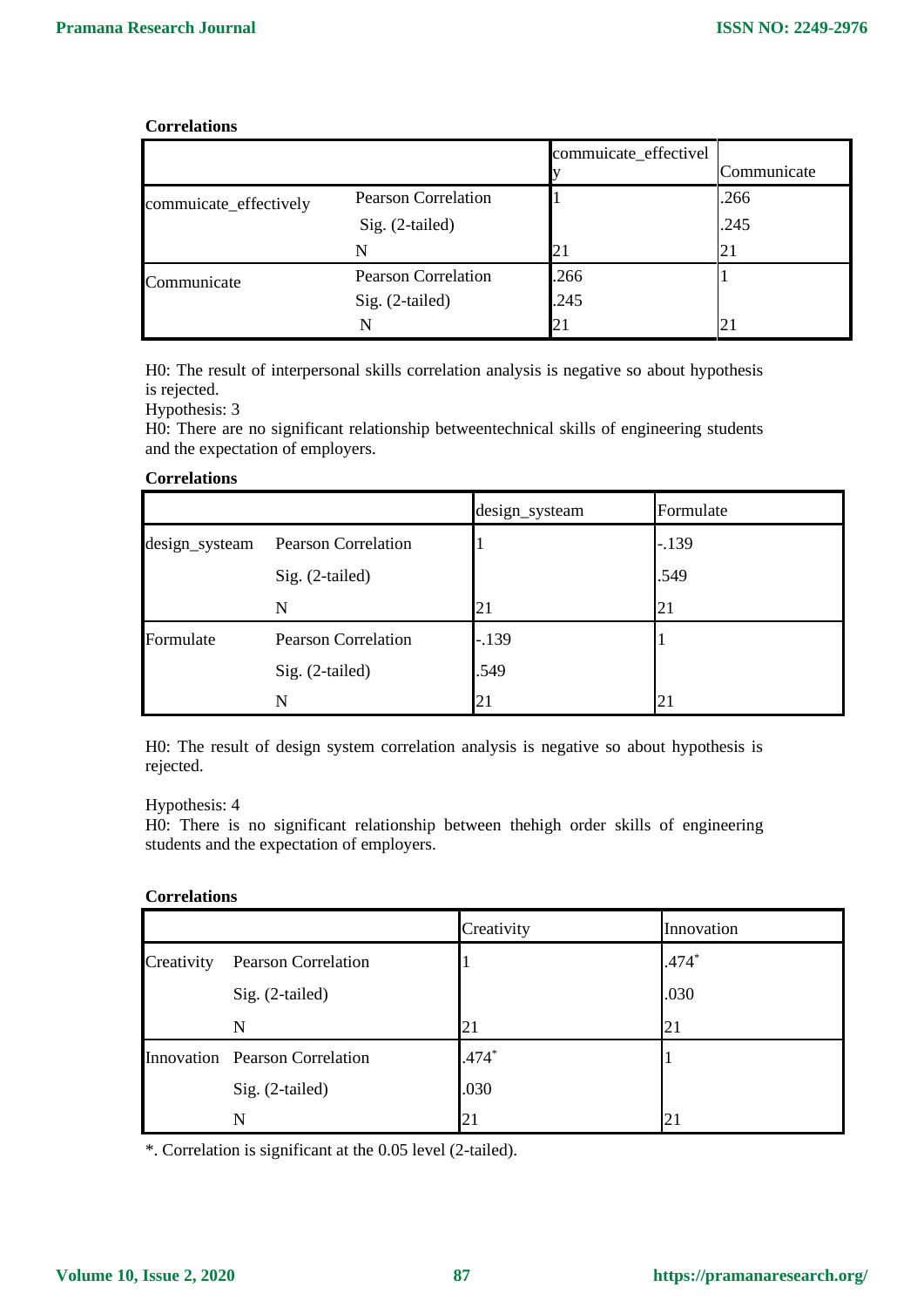H1: The result of high order skills analysis is positive so about hypothesis is accepted.

Hypothesis: 5

H0: There is no significant relationship between problem solving skills of engineering students and the expectation of employers.

|             |                                           | Formulation | Identification |
|-------------|-------------------------------------------|-------------|----------------|
| Formulation | <b>Pearson Correlation</b>                |             | .151           |
|             | Sig. (2-tailed)                           |             | .514           |
|             | N                                         | 21          | 21             |
|             | <b>Identification Pearson Correlation</b> | .151        |                |
|             | Sig. (2-tailed)                           | .514        |                |
|             | N                                         | 21          |                |

H0: The result of problem-solving correlation analysis is negative so about hypothesis is rejected.

#### **Finding of the study**

The table N0.1 shows that the majority of respondents 81.0% have strongly agree that the studentsare having self-discipline.

The table N0.2 shows that the majority of respondents 57.1% have strongly agree that the students are having initiative skills.

The table N0.3 shows that the majority of respondents 66.7% have strongly agree that the students are flexible plan.

The table N0.4 shows that the majority of respondents 52.4% have strongly agree that the students are planning.

The table N0.5 shows that the majority of respondents of 47.6% have strongly agree that the students are communication skills.

The table N0.6 shows that the majority of respondents of 57.1% have agree that the students are capacity of leader.

The table N0.7 shows that the majority of respondents of 42.9% have agree that the students are multidisciplinary teams.

The table N0.8 shows that the majority of respondents of 47.6% have agree that the students are ability to resolve conflicts.

The table N0.9 shows that the majority of respondents of 47.6% have agree that the students are design system.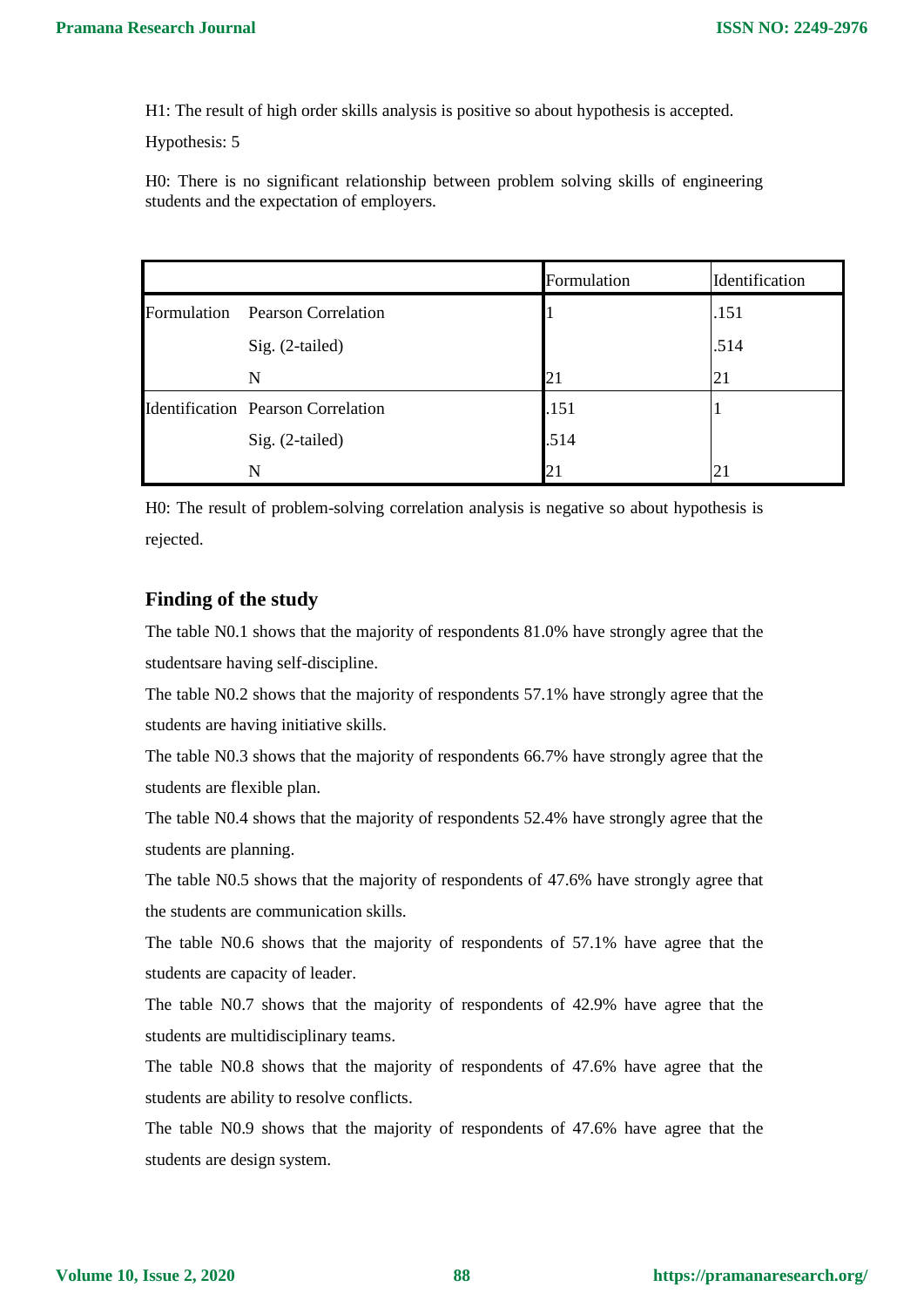The table N0.10 shows that the majority of respondents of 47.6% have agree that the students are identify formulate.

The table N0.11 shows that the majority of respondents of 47.6% have agree that the students are knowledge of mathematics science.

The table N0.12 shows that the majority of respondents of 38.1% have strongly agree that the students are competence in a specific.

The table N0.13 shows that the majority of respondents of 52.4% have strongly agree that the students are creativity and innovation.

The table N0.14 shows that the majority of respondents of 42.9% have strongly agree that the students are strategic thinking skills.

The table N0.15 shows that the majority of respondents of 42.9% have strongly agree that the students are ethical responsibility.

The table N0.16 shows that the majority of respondents of 42.9% have strongly agree that the students are global and environmental.

The table N0.17 shows that the majority of respondents of 47.6% have agree that the students are information and documentation.

The table N0.18 shows that the majority of respondents of 52.4% have agree that the students are problem identification.

The table N0.19 shows that the majority of respondents of 33.3% have strongly agree that the students are risk taking.

The table N0.20 shows that the majority of respondents of 61.9% have strongly agree that the students are pick up new skills and adapt to new situations.

The table N0.1 shows that the majority of respondents of 95.2% have female that the students are gender.

The table N0.2 shows that the majority of respondents of 81.0% have strongly agree that the students are self-discipline.

The table N0.3 shows that the majority of respondents of 52.4% haveagree that the students are flexible plan.

The table N0.4 shows that the majority of respondents of 52.4% have strongly agree that the students are initiative and responsibility.

The table N0.5 shows that the majority of respondents of 57.1% have strongly agree that the students are communicate effectively.

The table N0.6 shows that the majority of respondents of 52.4% have agree that the students are capacity leader.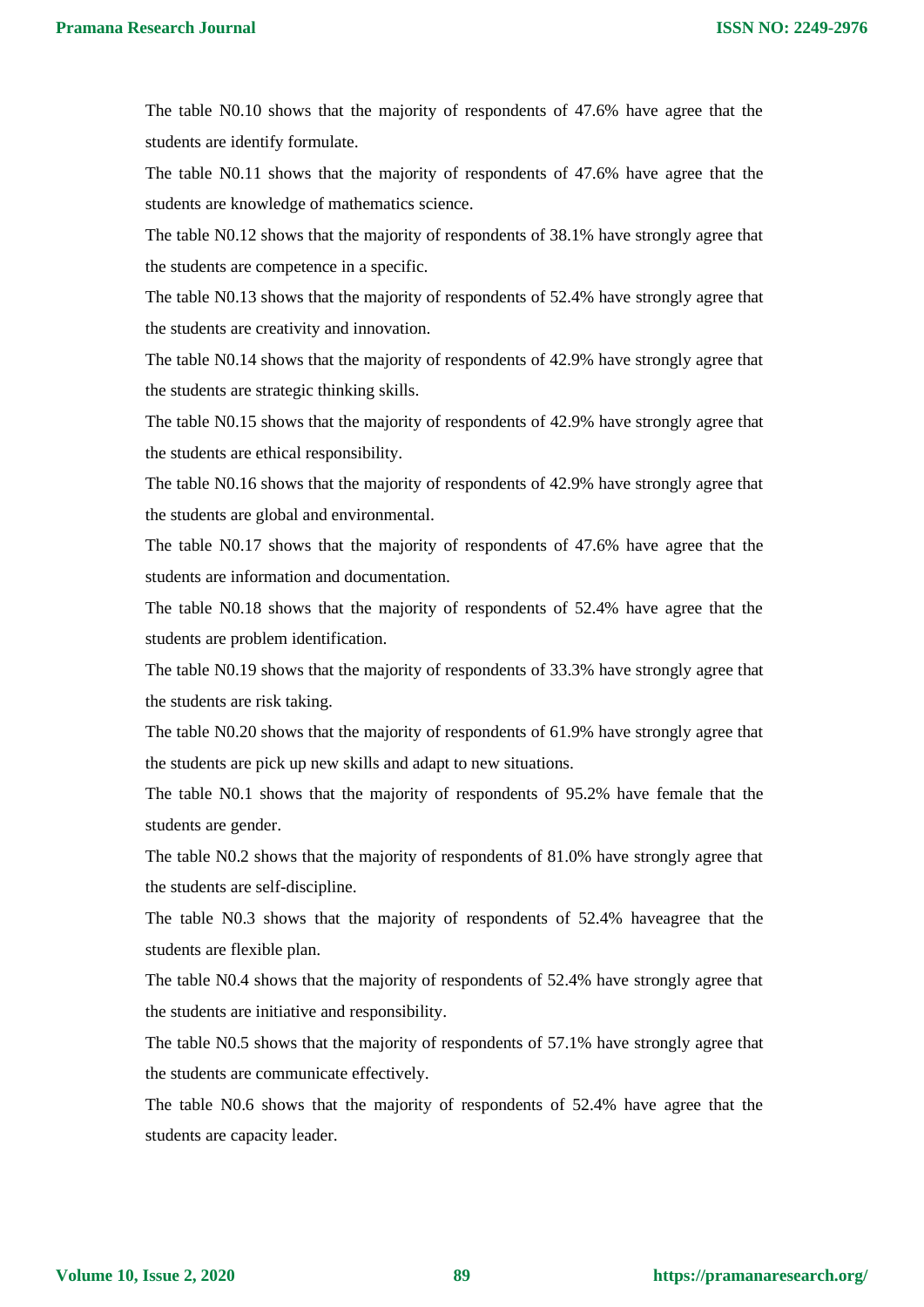The table N0.7 shows that the majority of respondents of 47.6% have agree that the students are multidisciplinary teams.

The table N0.8 shows that the majority of respondents of 42.9% have strongly agree that the students are conflicts within team.

The table N0.9 shows that the majority of respondents of 47.6% haveagree that the students are design system.

The table N0.10 shows that the majority of respondents of 42.9% have agree that the students are identify the problem.

The table N0.11 shows that the majority of respondents of 42.9% have strongly agree that the students are knowledge.

The table N0.12 shows that the majority of respondents of 42.9% have strongly agree that the students are technical competence.

The table N0.13 shows that the majority of respondents of 57.1% have strongly agree that the students are creativity.

The table N0.14 shows that the majority of respondents of 47.6% have strongly agree that the students are strategic thinking.

The table N0.15 shows that the majority of respondents of 42.9% have strongly agree that the students are professional ethical.

The table N0.16 shows that the majority of respondents of 42.9% have strongly agree that the students are environment responsibility.

The table N0.17 shows that the majority of respondents of 52.4% have agree that the students are manage information and documentation.

The table N0.18 shows that the majority of respondents of 47.6% have agree that the students are formulation and solution.

The table N0.19 shows that the majority of respondents of 33.3% have agree that the students are risk taking.

The table N0.20 shows that the majority of respondents of % have strongly agree that the students are adapt to new situation.

### **Conclusion**

The selection of employability skills in the engineering students had be studied and the employer's expectation to employment the candidates by the descriptive study. This helps to give an more idea for the engineering students about employability skills. This study helps to understand the concept of employability skills in students and employers'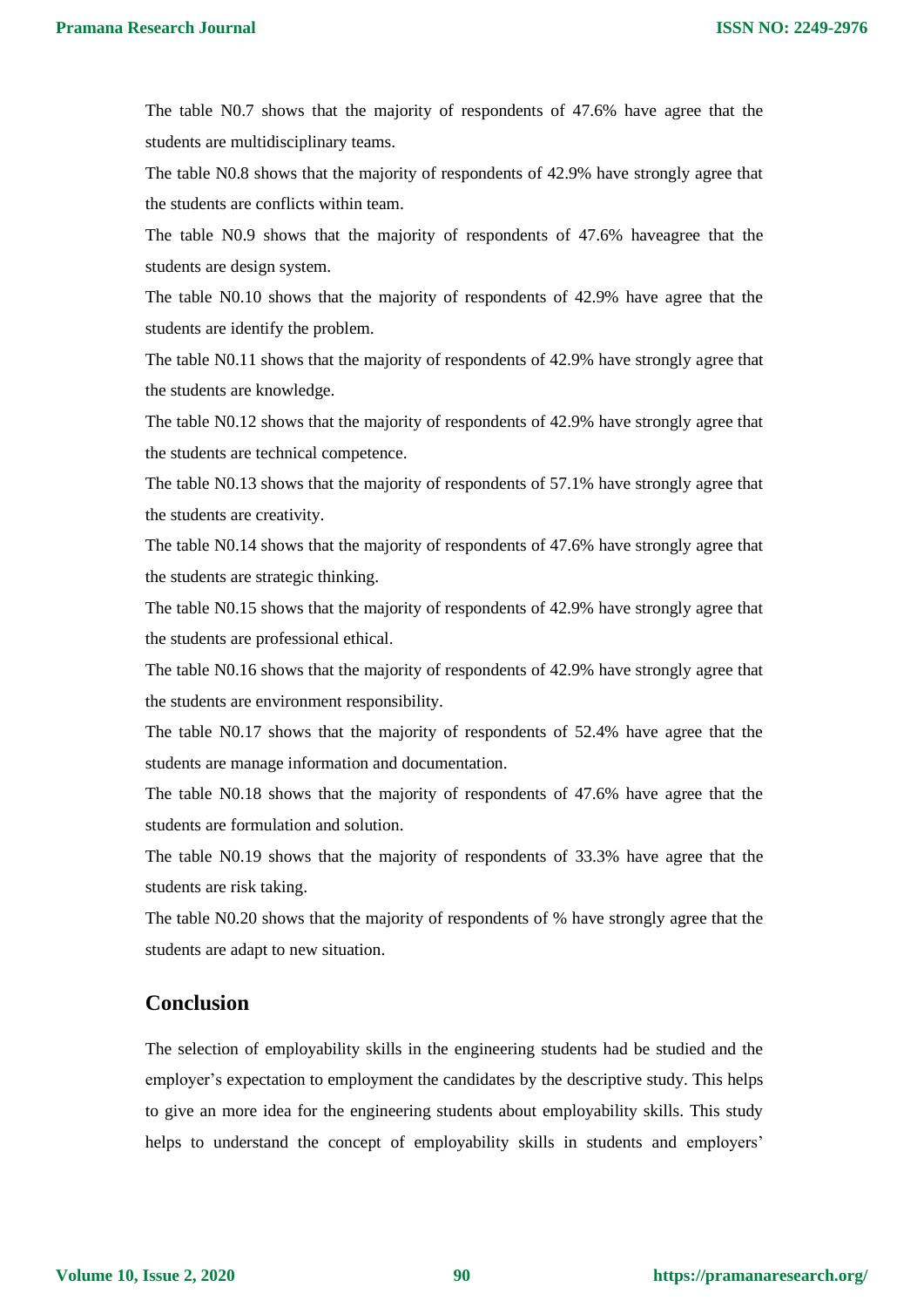expectations to recruit the candidates. For the future study this paper can implement and by using the correlation can be apply and help to improve the employability skills.

# **Annexure Percentage Analysis of the Student**

| S.N0 | Particular                          | <b>Male</b> | <b>Female</b> | <b>Total</b> |              |           |       |
|------|-------------------------------------|-------------|---------------|--------------|--------------|-----------|-------|
| 1.   | Gender                              | 4.8         | 95.2          | 100          |              |           |       |
| S.N0 | Particular                          | <b>SD</b>   | D             | ${\bf N}$    | $\mathbf{A}$ | <b>SA</b> | Total |
| 2.   | Self-discipline                     | 4.8         |               | 4.8          | 9.5          | 81.0      | 100.0 |
| 3.   | Flexible plan                       |             |               | 19.0         | 52.4         | 28.6      | 100.0 |
| 4.   | Initiative<br>and<br>responsibility |             |               | 4.8          | 42.9         | 52.4      | 100.0 |
| 5.   | Planning<br>and<br>organizing       |             |               | 9.5          | 38.1         | 52.4      | 100.0 |
| 6.   | Communicate<br>effectively          |             |               | 4.8          | 38.1         | 52.4      | 100.0 |
| 7.   | Capacity leader                     |             |               | 28.6         | 52.4         | 19.0      | 100.0 |
| 8.   | Multidisciplinary<br>teams          |             |               | 14.3         | 47.6         | 38.1      | 100.0 |
| 9.   | Conflicts                           |             |               | 19.0         | 38.1         | 42.9      | 100.0 |
| 10.  | Design system                       |             | 9.5           | 9.5          | 47.6         | 33.3      | 100.0 |
| 11.  | Identify problem                    |             |               | 33.3         | 42.9         | 23.8      | 100.0 |
| 12.  | Knowledge                           |             | 4.8           | 14.3         | 38.1         | 42.9      | 100.0 |
| 13.  | Technical competence                |             | 4.8           | 14.3         | 38.1         | 42.9      | 100.0 |
| 14.  | Creativity                          |             | 9.5           | 9.5          | 23.8         | 57.1      | 100.0 |
| 15.  | Strategic thinking                  |             |               | 28.6         | 23.8         | 47.6      | 100.0 |
| 16.  | Professional ethical                |             |               | 23.8         | 33.3         | 42.9      | 100.0 |
| 17.  | Environment<br>responsibility       | 4.8         | 4.8           | 14.3         | 33.3         | 42.9      | 100.0 |
| 18.  | Manage information                  |             | 4.8           | 33.3         | 52.4         | 9.5       | 100.0 |
| 19.  | Formulation                         |             | 4.8           | 19.0         | 47.6         | 28.6      | 100.0 |
| 20.  | Risk taking                         | 9.5         | 9.5           | 23.8         | 33.3         | 23.8      | 100.0 |
| 21.  | Adapt new situation                 |             |               | 14.3         | 23.8         | 61.9      | 100.0 |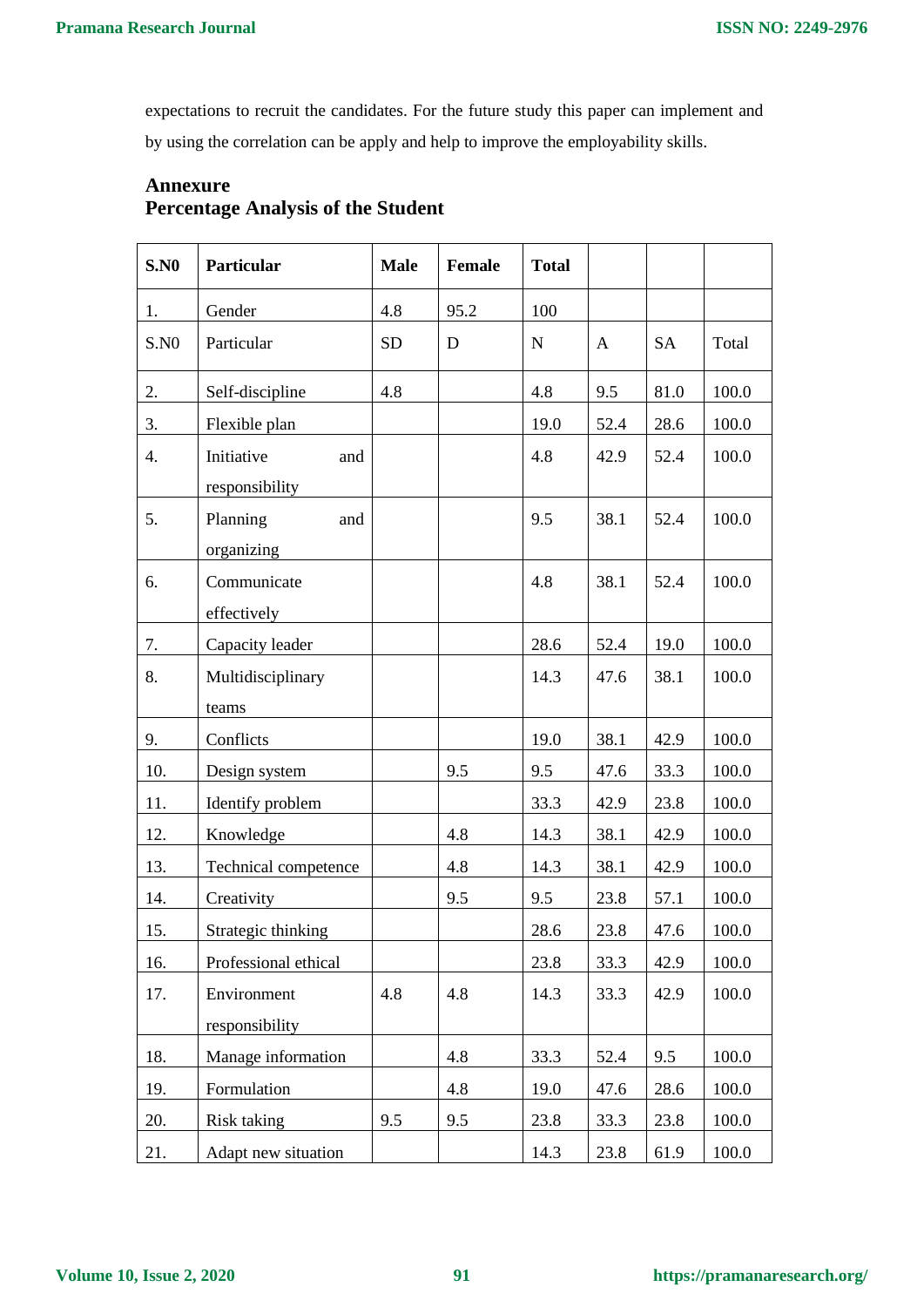٦

 $\mathsf{r}$ 

| S.N0 | Particular     | SD  | D    | ${\bf N}$ | ${\bf A}$ | <b>SA</b> | <b>Total</b> |
|------|----------------|-----|------|-----------|-----------|-----------|--------------|
| 1.   | <b>Skills</b>  |     | 4.8  | 4.8       | 9.5       | 81.0      | 100.0        |
| 2.   | Initiative     | 4.8 |      | 19.0      | 57.1      | 19.0      | 100.0        |
| 3.   | Flexible       |     |      | 4.8       | 28.6      | 66.7      | 100.0        |
| 4.   | Planning       |     |      | 14.3      | 33.3      | 52.4      | 100.0        |
| 5.   | Communication  |     |      | 14.3      | 38.1      | 47.6      | 100.0        |
| 6.   | Capacity       |     |      | 33.3      | 57.1      | 9.5       | 100.0        |
| 7.   | Team           |     | 4.8  | 23.8      | 42.9      | 28.6      | 100.0        |
| 8.   | Ability        | 4.8 |      | 14.3      | 47.6      | 33.3      | 100.0        |
| 9.   | Design         |     | 4.8  | 14.3      | 47.6      | 33.3      | 100.0        |
| 10.  | Formulate      |     |      | 33.3      | 47.6      | 19.0      | 100.0        |
| 11.  | Mathematics    |     | 4.8  | 14.3      | 47.6      | 33.3      | 100.0        |
| 12.  | Specific       |     | 4.8  | 19.0      | 38.1      | 38.1      | 100.0        |
| 13.  | Innovation     |     | 9.5  | 19.0      | 19.0      | 52.4      | 100.0        |
| 14.  | Strategic      |     |      | 33.3      | 23.8      | 42.9      | 100.0        |
| 15.  | Ethical        |     |      | 23.8      | 33.3      | 42.9      | 100.0        |
| 16.  | Global         | 4.8 | 4.8  | 14.3      | 33.3      | 42.9      | 100.0        |
| 17.  | Documentation  |     | 4.8  | 38.1      | 47.6      | 9.5       | 100.0        |
| 18.  | Identification |     | 4.8  | 9.5       | 52.4      | 33.3      | 100.0        |
| 19.  | Risk           | 4.8 | 14.3 | 23.8      | 23.8      | 33.3      | 100.0        |
| 20.  | Pick           |     |      | 14.3      | 23.8      | 61.9      | 100.0        |

 $\overline{\mathsf{T}}$ 

### **Percentage Analysis of Employer's**

#### **References**

- [1] Bianca K. and Peter F. 2004. "Student Employability profiles Engineering". The Enhancing Student Employability Coordination Team (ESECT), The Higher Education Academy.
- [2] Devika Singh 2016 Most Engineering Students in India Lack Basic Skills. Business Today.
- [3] Chithra, R. (2013), Employability Skills A Study on the Perception Journal of Management and Business Studies.